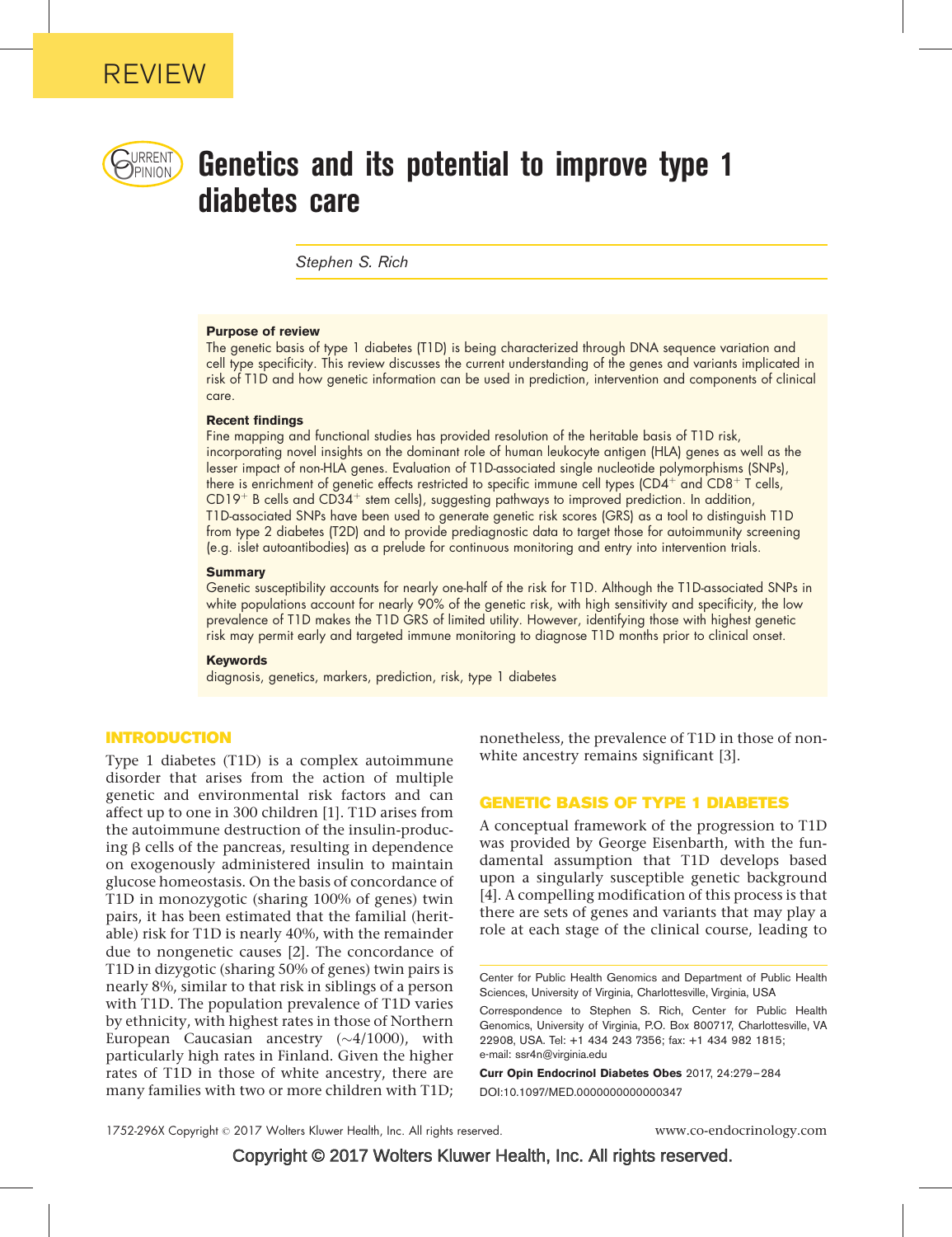## KEY POINTS

- The risk of T1D is roughly one-half genetic and onehalf environmental.
- Specific variants/amino acid residues in HLA class II genes (HLA-DR, HLA-DQ, HLA-DP) account for one-half of the genetic risk.
- The remainder of the genetic risk is being resolved, with the genetic variants appearing to be enriched in DNA regulatory regions (enhancers) in specific immunerelevant cell types.
- A group of genetic variants associated with T1D are also associated with autoantibody expression and timing of their appearance.
- Inclusion of T1D-associated genetic variants can improve the prediction of those at risk and should be considered in population screening for T1D.

T1D (Fig. 1). Genome-wide linkage and genomewide association studies (GWAS) have made great progress in the discovery of loci associated with risk of T1D. The first region of the genome implicated in risk for T1D, and the region with the greatest contribution to risk, includes the human leukocyte antigen (HLA) genes on human chromosome 6p21 [\[5,6\]](#page-4-0). The HLA genes reside in the human major histocompatibility complex (MHC), and the specific genes with variation associated with T1D risk are HLA-A, HLA-B and HLA-C (class I) and HLA-DR, HLA-DQ and HLA-DP (class II). Specific HLA



FIGURE 1. A model for the progression to type 1 diabetes. The stage of progression in type 1 diabetes, shown with individuals having a baseline genetic risk (accounting for  $\sim$ 50% of total risk, with half of the genetic risk due to HLA gene variation), but with progression to the subsequent stages of disease defined by individual genetic factors (some that could be consistent across all stages, but with differing impact), leading to clinically defined T1D. Adapted from [\[4\]](#page-4-0).

alleles (that define amino acid residues) in each gene are at a higher frequency in those with T1D than 'controls' (susceptibility alleles) or at a much lower frequency than controls (protective alleles). HLA contributes nearly 50% to the total genetic risk of T1D, with other, non-HLA, T1D loci having smaller effects on disease risk relative to HLA but comparable effect sizes to risk loci identified in other common human disorders.

## Genes in the major histocompatibility complex (human leukocyte antigen)

The allelic variation in the most strongly associated HLA region genes (HLA-DRB1, HLA-DQA1 and HLA-DQB1) alter specific amino acid residues that affect binding and presentation of foreign peptides (antigens) that underlies the autoimmune disease process. The well established HLA-DQB1 position 57 residue [\[7\]](#page-4-0) accounted for nearly 15% of the total risk of T1D, with HLA-DRB1 position 13 and HLA-DRB1 position 71 residues accounted for an additional 12% of risk  $[8"$  $[8"$ ,  $9"$ [\].](#page-4-0) In white populations, these three amino acid residues capture nearly 27% of T1D risk, or nearly 80% of the MHC-associated risk. In other populations, different HLA class I and HLA class II alleles contribute to risk by encoding different amino acid residues [\[10,11\].](#page-4-0) The relationship between genetic variant and amino acid residue with risk prediction is not simple, and the biology underlying the role of HLA and T1D risk remains an active area of research. Nonetheless, the impact of HLA on T1D risk is substantial.

#### Non-HLA region genes associated with type 1 diabetes

Until 10 years ago, few non-HLA candidate genes had been identified (e.g. INS [\[12\]](#page-4-0), CTLA4 [\[13\]](#page-4-0), PTPN22 [\[14\],](#page-4-0) IL2RA [\[15\]\)](#page-4-0). The T1DGC identified a new locus (UBASH3A) [\[16\]](#page-5-0) through linkage analysis and subsequently conducted the first robust T1D genome-wide association study (GWAS) [\[17\]](#page-5-0). From the GWAS, over 40 loci attained genome-wide significance, 18 of which were novel (Fig. 2); however, these loci were large  $(\sim 250 \, \text{kb})$  and contained a mean of seven genes (range  $= 0-28$ ) [\[18\].](#page-5-0) A custom genotyping array of nearly196 000 SNPs was then used to interrogate 186 loci that were robustly associated with one or more of 12 autoimmune diseases  $[19"']$  $[19"']$  $[19"']$ . Evidence for T1D association in 44 of these regions was identified, 38 that had been discovered previously, four newly found loci (1q32.1, 2q13, 4q32.3, 5p13.2) and two loci (17q21.31 and 21q22.3) implicated in T1D through strong association with other autoimmune diseases.

Copyright © 2017 Wolters Kluwer Health, Inc. All rights reserved.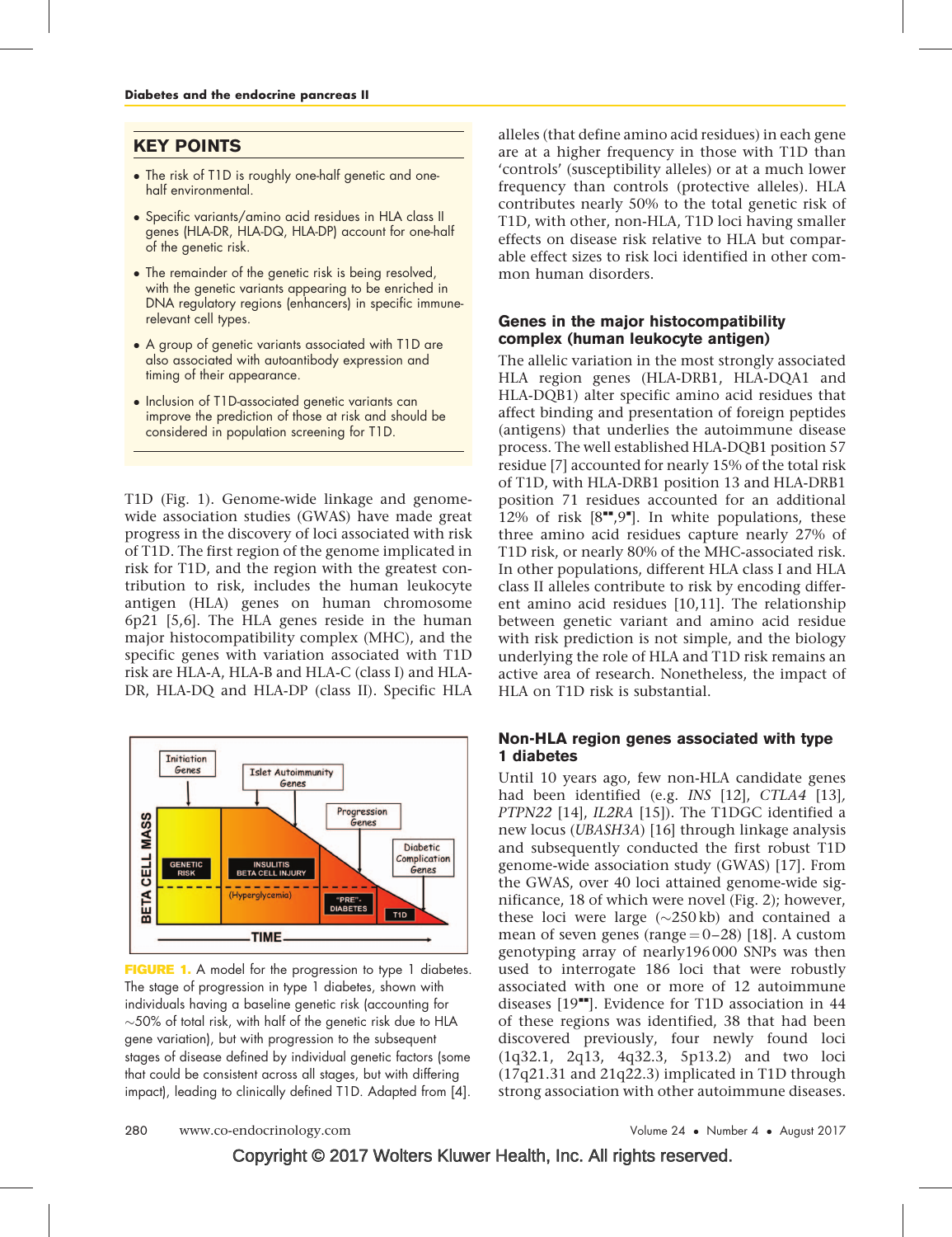

**FIGURE 2.** Type 1 diabetes loci mapped by studies during a 'genomic era'. The size of the effect (odds ratio) of each locus on T1D risk using genome-wide association studies (GWAS), defined by the most significantly associated SNP and the location of that SNP (either in or near a likely candidate gene). The early era (blue, 1970–2000) is characterized by discovery of genes with large (odds ratio >2) effects that can be found with small sample sizes or in families. The second era (green, 2001–2006) included discovery of genes with smaller effect that required larger sample size (PTPN22, CTLA4) or scans of nonsynonymous SNPs (coding variation, IFIH1). The third era (red, 2007– 2008) was the entry into large case–control studies with genome-wide coverage, led by the Wellcome Trust Case-Control Consortium (2000 cases of seven diseases compared with 3000 common controls), in which more loci with small effects were identified. The recent era (yellow, 2009–present) established large consortia (Type 1 Diabetes Genetics Consortium) in which ever larger sample sizes permitted detection of loci with small effects  $(OR < 1.1)$ but potentially discovering important biology. Adapted from [\[18\].](#page-5-0)

A Bayesian approach was used to establish a 99% credible set of SNPs  $([19<sup>**</sup>])$  $([19<sup>**</sup>])$  $([19<sup>**</sup>])$  $([19<sup>**</sup>])$  $([19<sup>**</sup>])$  for each of the 44 T1D loci, which reduced the size of the loci and the number of potential candidate genes from an average of seven to two per locus. This information can be used for construction of relevant genetic risk scores (GRS) predicting T1D, or for individual characterization of T1D-associated genetic variants with clinical correlates of T1D.

## Regulatory variation and cell specificities as contributors to type 1 diabetes risk

The T1D credible SNP list  $(19<sup>**</sup>)$  suggests that the T1D-associated genetic variants have few that map to coding regions of genes; in contrast, the majority of non-HLA genetic variation associated with T1D

risk falls in DNA regulatory sequences. A total of 15 chromatin states across 127 tissues derived from the NIH Roadmap Epigenomics Mapping Consortium and ENCODE projects were interrogated using the 99% credible SNP list  $[19$ <sup> $\bullet$  $\bullet$ </sup>[\]](#page-5-0). A strong enrichment of T1D credible SNPs was found in enhancer chromatin states in immune-relevant tissues (thymus,  $CD4^+$  and  $CD8^+$  T cells,  $CD19^+$  B cells and  $CD34^+$ stem cells); further, there was less evidence of enrichment in promoter sequences, and there was no significant evidence of enrichment in pancreatic islet enhancers  $[19$ <sup> $\text{--}$ </sup>[\]](#page-5-0).

## PREDICTION OF ISLET AUTOIMMUNITY AND TYPE 1 DIABETES

There is an urgent need to develop intervention and therapeutic strategies to delay or eliminate the clinical onset of T1D. A critical concept of intervention trials is the identification of those in the preclinical phase, marked by the presence of persistent islet autoantibodies, typically to insulin [insulin autoantibodies (IAA)], lto glutamic acid decarboxylase (GAD autoantibodies) and to protein tyrosine phosphatase-related islet antigen 2 (IA-2 or, previously, ICA512) autoantibodies. The Diabetes Autoimmunity Study in the Young (DAISY) followed two cohorts ( $n = 2542$ ) of young children at an increased risk of diabetes based upon HLA genotype [\[20\]](#page-5-0). Children expressing at least two autoantibodies had nearly70% progression to T1D by the 10 years; in contrast, 15% progressed to T1D with one antibody expressed over the same period. Further, the age of diagnosis of T1D was highly correlated with age of appearance of first autoantibody, emphasizing the impact of early detection and early screening.

When data from DAISY were pooled with prospective cohort studies from Finland and Germany (a total of over 13 000 children), the progression to T1D at 10-year follow-up in 585 children with multiple islet autoantibodies was 69.7%, compared with 14.5% in children with a single islet autoantibody and 0.4% in those with no islet autoantibodies [\[21\].](#page-5-0) Progression to T1D in the children with multiple islet autoantibodies was faster for those with early  $( $3$  years) expression of islet autoanti$ bodies and for those with HLA DR3/DR4-DQ8 genotype. This pattern has been replicated in many studies, most recently in The Environmental Determinants of Diabetes in the Young (TEDDY). TEDDY followed 8503 children at an increased genetic risk (based upon HLA genotype) with respect to IAA, GAD and IA-2A autoantibodies measured every 3 months until 4 years of age and every 6 months thereafter; if results were positive, the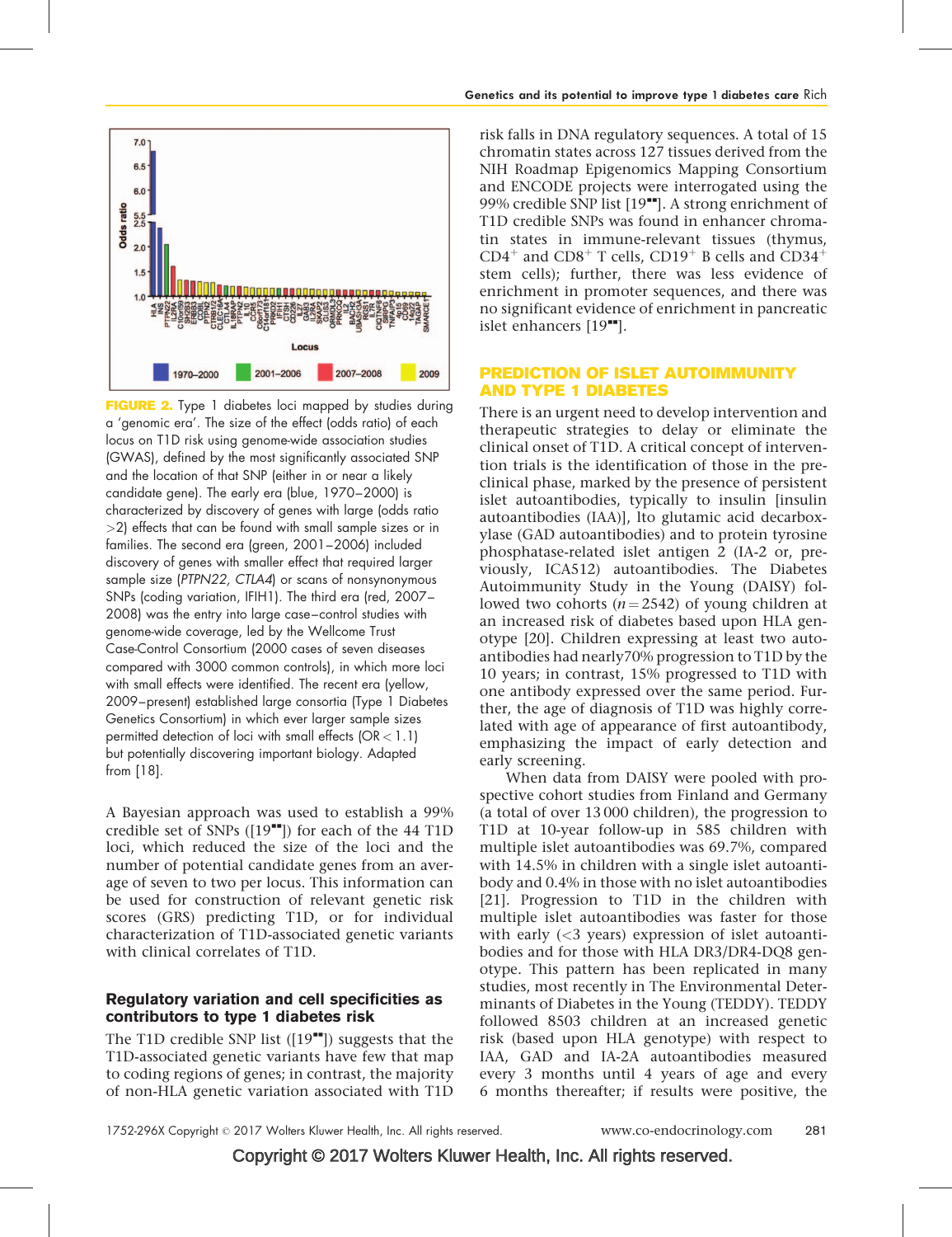autoantibodies were measured every 3 months. The number of autoantibodies, age at first persistently confirmed autoantibodies and HLA genotypes were associated with an increased risk of T1D in those persistently autoantibody positive [\[22](#page-5-0)"[\]](#page-5-0). Further, in TEDDY, presence of autoantibodies at 3 (0.1%) and 6 (0.2%) months of age were rare. Of the 549 participants with autoantibodies during follow-up, 43.7% only had IAA, 37.7% only had GAD, 13.8% only had IAA and GAD, 1.6% only had IA-2A and 3.1% had other combinations [\[23\]](#page-5-0). The incidence of 'IAA only' was early (within the first year of life), while the incidence in the 'GAD only' group increased until the second year and remained relatively constant, with different HLA-DR frequencies. Thus, the autoantibodies that are predictive of conversion to clinical T1D occur at different times in the clinical course and are influenced by genetic factors (certainly HLA, but perhaps other genetic factors).

## GENETICS CAN INCREASE PREDICTION OF ISLET AUTOIMMUNITY AND TYPE 1 DIABETES

Multiple studies have shown the critical role of genetic variation in HLA-DR and HLA-DQ genes on expression of islet autoantibodies and progression/ risk to T1D. Given the growing list of non-HLA genes and variants associated with T1D risk, several have been evaluated for association of the non-HLA variants with islet autoimmunity. In the DAISY cohort, single SNPs in 20 non-HLA genes were evaluated for association with islet autoimmunity and T1D risk [\[24\],](#page-5-0) based upon the findings of the T1DGC GWAS [\[17\].](#page-5-0) The T1D-associated SNPs in UBASH3A and PTPN22 were associated with both islet autoimmunity and T1D risk, while the T1D-associated PTPN2 SNP was associated only with islet autoimmunity, and the INS T1D-associated SNP was associated only with T1D [\[24\].](#page-5-0) In a later study, SNPs in an additional seven non-HLA genes (ERBB3, CLEC16A, IL27, CTRB, C14orf64, GSDM, HORMAD2) were evaluated for association with islet autoimmunity and T1D risk, as well as examining their independent predictive value while controlling for the effects of HLA-DR, DQ genotypes [\[25\]](#page-5-0). The prediction of T1D and modelling genetic effects was addressed earlier using six HLA SNPs and 48 non-HLA SNPs for in nearly 4000 T1D cases and nearly 4000 controls [\[26\],](#page-5-0) demonstrating that the area under the receiver operating characteristic (ROC) curve is 0.738, which increased slightly by the addition of the non-HLA SNPs. In DAISY [\[25\],](#page-5-0) the genetic risk prediction model included only HLA class II (HLA DR3/4-DQ8), and risk SNPs in PTPN22 and UBASH3A, yet it significantly improved prediction of T1D for those in the high genetic risk group

(45% by age 15 years) compared with those in the low genetic risk group (3% by age 15 years).

In TEDDY, a more comprehensive analysis of the T1D-associated SNPs was performed, with genotyping of 41 non-HLA SNPs from the T1DGC GWAS [\[17\]](#page-5-0) in 5164 white children  $[27$ <sup> $\bullet$  $\bullet$ </sup>[\].](#page-5-0) During the median follow-up time of 57 months, 350 children developed at least one persistent islet autoantibody (GAD IA-2A or IAA) and 84 of them progressed to T1D. After adjustment for multiple testing, SNPs in four non-HLA genes were associated with development of islet autoimmunity and T1D: PTPN22, ERBB3, SH2B3 and INS. In the Finnish DIPP study [\[28\],](#page-5-0) 39 non-HLA SNPs were assessed for the development of autoantibody positivity and T1D progression in 521 autoantibody-positive and 989 control children. Similar to other studies, SNPs in the PTPN2, INS, PTPN22, IFIH1 and IKZF4/ERBB3 genes were associated with autoantibody positivity and progression to T1D. Although genes in the HLA region remain the most important genetic risk factors for development of islet autoimmunity and progression to overt T1D, other non-HLA genetic factors contribute to the disease process, a first step in understanding the pathogenesis of T1D.

#### GENETICS AND POPULATION SCREENING FOR TYPE 1 DIABETES

There has been an increasing recognition that the genetic influence on development of autoantibodies relevant to the development of T1D is being clarified, the detection of autoantibodies that reflect initiation and progression of islet autoimmunity is being defined across multiple populations and the staging of progression to T1D is being established [\[29](#page-5-0)"[\].](#page-5-0) The fundamental question is no longer 'should there be population screening for T1D' but 'how best to conduct the screening'. The Fr1da Model Project Diabetes 2015 [\[30](#page-5-0) $\text{m}$ [\]](#page-5-0) is a German effort to screen for multiple islet autoantibodies at 'well child' visits at 3 and 4 years of age ( $\sim$ 200 000 children). There is a two-step assay with replicate sampling/testing in situations of two positive autoantibodies for determination of family contact and follow-up. This process will permit detection of those individuals who have early evidence of islet autoimmunity.

An unanswered question is whether this screening can be made more targeted by using a GRS to focus on those with a high 'genetic risk'. With the cost of genotyping declining, even a 96 SNP panel can be rapidly deployed for nearly\$7/person. The sensitivity and specificity of the GRS has been shown to have an area under the ROC curve approaching 0.9 for T1D; however, with the low prevalence of islet autoimmunity and T1D in the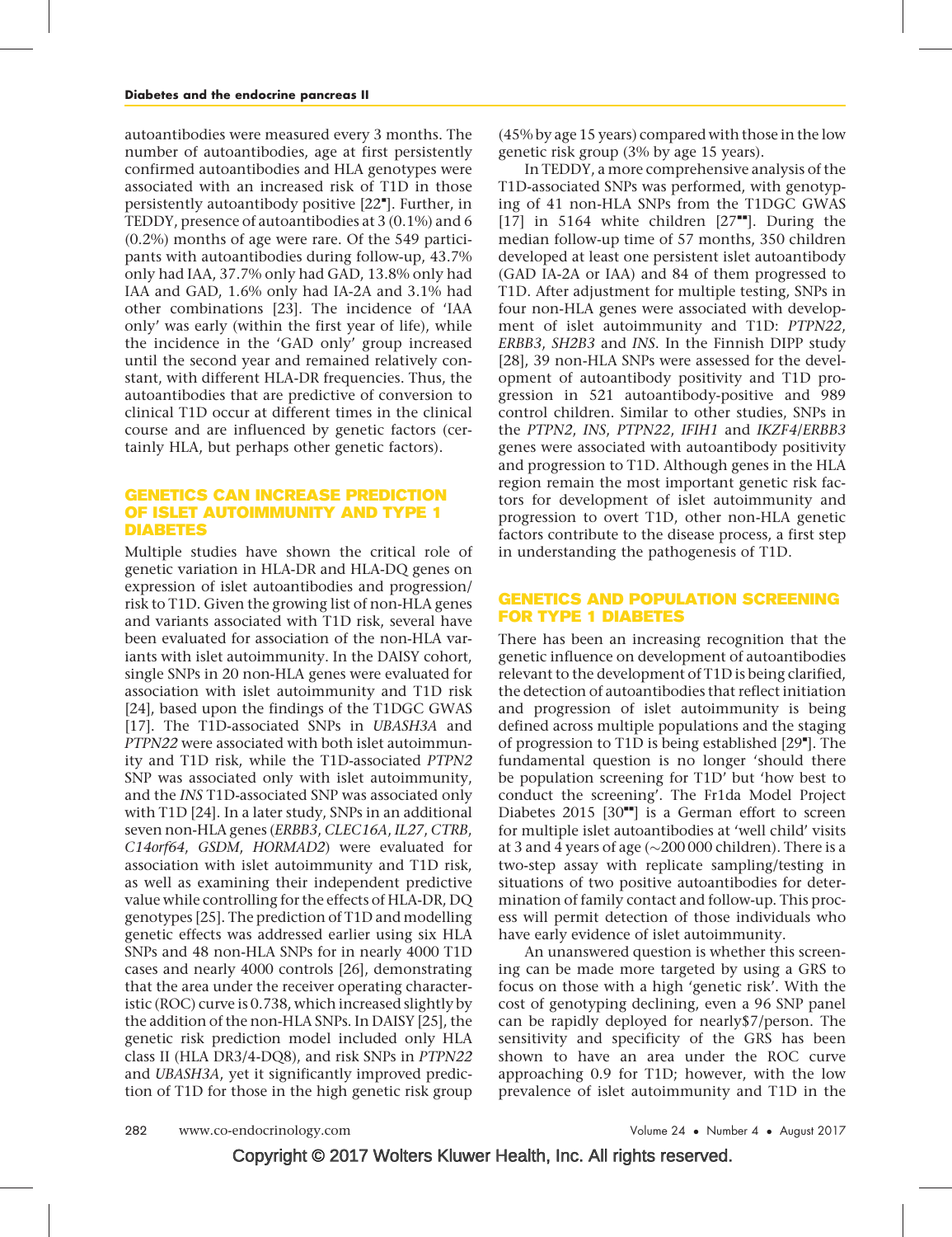<span id="page-4-0"></span>general population  $({\sim}4/1000$  in Northern Europeans, lower in those of African or Asian ancestry), the positive and negative predictive values remain poor. Our current concept is that genetics contributes nearly 50% to risk for T1D, with very little known about the nongenetic contribution to risk. As we accumulate the majority of genetic risk variants in multiple populations, the opportunity will come to test genetic screening, followed by autoantibody testing, in the general population. As shown by the DAISY, TEDDY and other studies, the GRS for T1D and islet autoimmunity does improve prediction, and having increased surveillance and monitoring reduces the risk of diabetic ketoacidosis (DKA), reduced hospitalizations and lower HbA1c levels. There is little doubt that application of genetic and immunologic tools can enhance the detection of an at-risk population for islet autoimmunity and T1D.

## **CONCLUSION**

The field of T1D genetics has progressed from HLA genotypes to a few non-MHC genes (INS, CTLA4, PTPN22) to the present situation of more than 40 risk loci with intriguing overlaps with other autoimmune diseases. We have shown evidence that the set of causal variants are enriched in regulatory (noncoding) regions of the genome, likely involved in gene regulation in specific cell types. The mechanism by which the genetic variation alters gene regulation and impacts development of islet autoimmunity and progression to T1D is unknown. Critically, further research will add to our understanding of genetic impact on the natural history of disease as well as identifying new point of intervention and targets of prevention. Even in the absence of this biological understanding, the genetic variation that is associated with islet autoimmunity and progression to T1D can be used to better identify those in the population who are at risk. The combination of genetic risk and autoantibody screening can be used to form a basis for public health detection, better preservation of beta-cell function and improved management of those with T1D.

#### Acknowledgements

The author wishes to thank the many participants in the Type 1 Diabetes Genetics Consortium, the TEDDY cohort and the many researchers and staff for their contributions.

#### Financial support and sponsorship

The sponsor of the Type 1 Diabetes Genetics Consortium was the National Institutes of Health (NIH) through the National Institute of Diabetes, Digestive and Kidney Diseases by cooperative agreement U01-DK062418, the National Institute of Allergy and Infectious Diseases, the National Human Genome Research Institute, the National Institute of Child Health and Human Development, the Wellcome Trust through grant WT061858/ 09115 to the Diabetes and Inflammation Laboratory of Cambridge University and the Juvenile Diabetes Research Foundation International. Part of this contribution was supported by the Strategic Investment Fund grant from the University of Virginia. The contents of this Article are solely the responsibility of the authors and do not necessarily represent the official views of the NIH or the JDRF. Stephen Rich is the guarantor of this work and, as such, has full access to all the data in the study and takes responsibility for the integrity of the data and the accuracy of the data analysis.

#### Conflicts of interest

There are no conflicts of interest.

#### REFERENCES AND RECOMMENDED READING

Papers of particular interest, published within the annual period of review, have been highlighted as:

- of special interest
- $\blacksquare$  of outstanding interest
- 1. Atkinson MA, Eisenbarth GS, Michels AW. Type 1 diabetes. Lancet 2014; 383:69–82.
- 2. Rich SS. Mapping genes in diabetes. Genetic epidemiological perspective. Diabetes 1990; 39:1315–1319.
- 3. Centers for Disease Control and Prevention. National Diabetes Statistics Report: estimates of diabetes and its burden in the United States, 2014. Atlanta, GA: U.S. Department of Health and Human Services; 2014.
- 4. Atkinson MA, Eisenbarth GS. Type 1 diabetes: new perspectives on disease pathogenesis and treatment. Lancet 2001; 358:221–229.
- 5. Nerup J, Platz P, Andersen OO, et al. HL-A antigens and diabetes mellitus. Lancet 1974; 2:864–866.
- 6. Noble JA, Erlich HA. Genetics of type 1 diabetes. Cold Spring Harb Perspect Med 2012; 2:a007732.
- 7. Todd JA, Bell JI, McDevitt HO. HLA-DQ beta gene contributes to susceptibility and resistance to insulin-dependent diabetes mellitus. Nature 1987; 329:599–604.
- 8. Hu X, Deutsch AJ, Lenz TL, et al. Additive and interaction effects at three && amino acid positions in HLA-DQ and HLA-DR molecules drive type 1 diabetes risk. Nat Genet 2015; 47:898–905.

A detailed analysis of common SNPs and haplotypes in the HLA genes, with characterization of the resulting amino acid residues that are most associated with T1D risk.

- 9. Lenz TL, Deutsch AJ, Han B, et al. Widespread nonadditive and interaction
- & effects within HLA loci modulate the risk of autoimmune diseases. Nat Genet 2015; 47:1085–1090.

An evaluation of interactions between HLA SNPs and haplotypes in T1D and other autoimmune diseases, suggesting both common and unique interactions within the MHC that account for differential risk.

- 10. Noble JA, Johnson J, Lane JA, Valdes AM. HLA class II genotyping of African American type 1 diabetic patients reveals associations unique to African haplotypes. Diabetes 2013; 62:3292–3299.
- 11. Black MH, Lawrence JM, Pihoker C, et al. HLA-associated phenotyeps in youth with autoimmune diabetes. Pediatr Diabetes 2013; 14:121–128.
- 12. Barratt BJ, Payne F, Lowe CE, et al. Remapping the insulin gene/IDDM2 locus in type 1 diabetes. Diabetes 2004; 53:1884–1889.
- 13. Nistico L, Buzzetti R, Pritchard LE, et al. The CTLA-4 gene region of chromosome 2q33 is linked to, and associated with, type 1 diabetes. Belgian Diabetes Registry. Hum Mol Genet 1996; 5:1075–1080.
- 14. Bottini N, Musumeci L, Alonso A, et al. A functional variant of lymphoid tyrosine phosphatase is associated with type 1 diabetes. Nat Genet 2004; 36:337-338.
- 15. Vella A, Cooper JD, Lowe CE, et al. Localization of a type 1 diabetes locus in the IL2RA/CD25 region by use of tag single-nucleotide polymorphisms. Am J Hum Genet 2005; 76:773–779.

1752-296X Copyright © 2017 Wolters Kluwer Health, Inc. All rights reserved. www.co-endocrinology.com 283